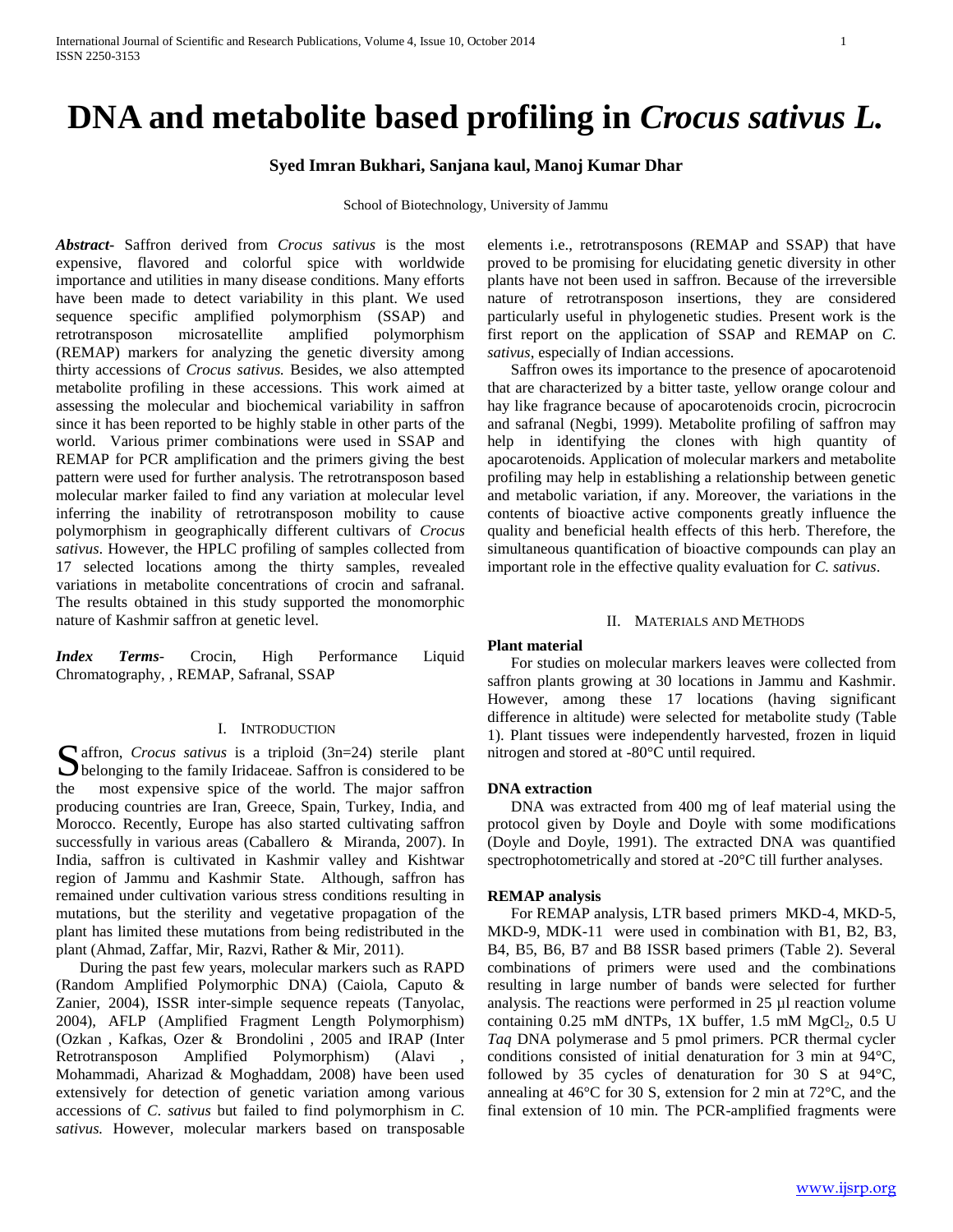electrophoresed on a 4% agarose gel in TAE and were visualized by ethidium bromide staining.

## **SSAP Analysis**

 For SSAP analysis, the protocol of Kour *et al*. (Kour *,* Kour and Dhar, 2009) was followed with slight modifications. The purified DNA was digested with *Mse*I restriction enzyme in 100 µl reaction volume. This was followed by ligation with 2pmol of *Mse*I adaptors (ASW1 and ASW2) using 0.2 U of T4 DNA ligase. The samples were incubated at 37˚ C for 3 h and the PCR reaction was performed using primers against LTR region and RNaseH motif. The primers selected for the SSAP analysis enlisted in table 3 with their sequences, were MKD-4, MKD-5, MKD-9, MDK-11, ASW1, ASW2, ASW-8, ASW-9 and ASW-10. The reactions were performed in 25 µl reaction volume containing 0.2 mM dNTPs, 1x buffer, 0.25 mM MgCl2, 0.5 U *Taq* DNA polymerase and 5 pmol primers. PCR thermal cycler conditions consisted of initial denaturation for 2 min at 94°C, followed by 35 cycles of denaturation for 30 S at 94°C, annealing at 46°C for 30 s, extension for 2 min at 72°C, and the final extension of 10 min. The PCR amplified fragments were electrophoresed on a 4% agarose gel and visualized by ethidium bromide staining.

## **HPLC Analysis**

 Saffron stigmas collected from plants cultivated at 17 locations were selected for HPLC analysis. Extraction of saffron stigmas was performed according to Lozano *et al*. (Lozano ,Castellar , Simancas &Iborran, 1999) with some modifications. For the estimation of crocins and safranal, 50 mg of saffron stigmas were suspended in 10 ml methanol-water (50:50,  $v/v$ ) and stirred for 24 h at  $4^{\circ}$ C in the dark. After extraction, samples were centrifuged at 20,000g for 45 min to eliminate plant residues and the supernatant was collected and filtered through a 0.45 μm nylon membrane (Millipore, USA). The samples were stored in dark till analyzed. HPLC analysis was performed with a Waters (USA) HPLC system equipped with 515 quaternary gradient pump, 717 Rheodyne injector, 2996 PDA detector and Empower software (version 3.0). The column used for separation was RP-18  $(4.6 \times 250 \text{ mm}, 5 \text{ \mu m})$  (Merck) column. The mobile phase consisted of methanol–water (50:50) (v/v) delivered at a flow rate of 0.8 mL/min. The accessions of thirty samples and their geographic origin are listed in Table 1. Standards, safranal 88% and crocins were purchased from Sigma-Aldrich, USA.

## III. RESULTS AND DISCUSSION

 REMAP and SSAP are retrotransposon based markers and are relatively new and efficient techniques which have been used for analyzing the variability in plants. We used twenty different primer combinations for SSAP analysis in saffron. Among these primer MKD9 and ASW8 (figure 1) combination gave a good number of scorable bands. In case of REMAP thirty two different primer combinations were used, primer B5 and MKD9 (figure 2) gave the maximum number of bands but unfortunately were not successful to reveal any polymorphic bands. A total of nine primers, making twenty different combinations were used for SSAP analysis. SSAP and REMAP selected primer combinations were able to give scorable number of bands but were not successful to give any polymorphic band. IRAP, RAPD and ISSR **(**Ozkan , Kafkas, Ozer & Brondolini , 2005; Moraga, Castillo Lopez, Gomez-Gomez & Ahrazem, 2009**)** analysis of *Crocus* has been already conducted and all these genetic markers have shown no polymorphism in *C. Sativus* which corroborated well with the present study of ours.

 Major components of saffron are crocin and safranal along with picrocrocin and crocetin. Identification and content analysis of these components could be a discriminative key for the characterization of *crocus sativus* of different geographical locations. Chemoprofilng of saffron is gaining attention because of the promising therapeutic roles shown by this spice in number of clinical conditions and disease. Higher the content of saffron components better is the quality of the spice. Chemoprofilng of saffron from different parts of the world have shown that concentration of crocin in saffron varies in the range of 0.85% to 32.4% dry weight of saffron from different countries (Alonso, Salinas, Garijo, Sanchez-Fernandez, 2001). The variation in the components was further supported by the findings of other workers (Li , Lin & Kwan Min 1999; Caballero & Pereda-Miranda 2007). In case of Indian sample concentration of crocin was found to be 67.3 mg/g and of safranal 8mg/g (Sujata, Ravishankar & Venkataraman, 1992). In our HPLC profile study of the samples collected from different geographical areas the concentration of crocins and safranal was found to be variable. The crocin content ranged between  $30.74 \pm 0.19$  mg/g to 79.84±0.29 mg/g (Table 4). Accession CR16 showed highest crocin content (79.38±0.29 mg/g) followed by accession CR19 (78.53±0.39mg/g) (Table 4). The KP accession in Kashmir showed the lowest crocin content. Quantification of safranal has shown a significant variation was with accession KWP from of Kishtwar area having lowest safranal content  $(0.13\pm0.016 \text{ mg/g})$ and sample from Samboora area of Kashmir showing highest (0.92±0.051) (Table 4). The concentration of crocin and safranal for the standard sample (Sigma Aldrich, USA) was observed to be 12.5mg/±0.08 and 0.13mg/g 0.016 respectively (Table 4). ). In our study the crocin content was found higher in the samples collected from fields of Kishtwar (Table 4). The representative chromatograms of crocin and safranal are shown in figure 3 and 4 respectively.

 Although the biochemical analysis of saffron collected from 17 geographical locations of Jammu and Kashmir (India) showed variations in the content of crocin and safranal and also reveals that overall quality of Indian saffron (in terms of content composition) is better than the saffron of the other parts of the world. However, PCR-based approaches i.e. SSAP and REMAP (first of its nature to be used in *C. sativus*) did not reveal any variation at molecular level in samples collected from 30 geographically different locations. This study reinforced the results of monomorphic nature of this plant that has earlier been documented in other parts of the world. Also it is revealed that insertional polymorphism via retrotransposon movements that has been considered one of the major causes of variability in other plants is possibly lacking in *C. sativus*. However, the exploration of advanced markers is required and suggested to detect molecular variation in *C. Sativus* if any.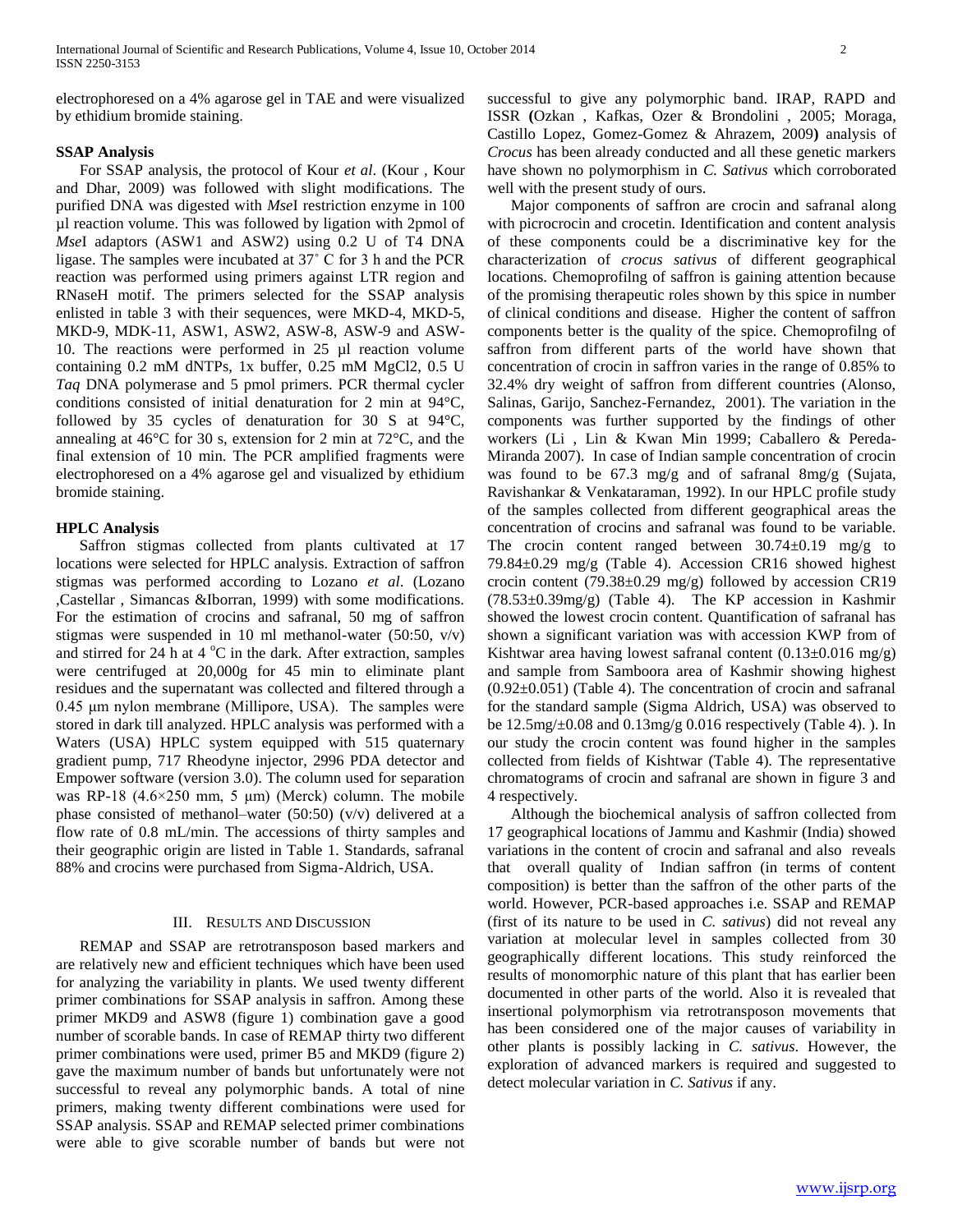## IV. CONCLUSION

 This study concludes that retrotransposon mobility has not been able to insert any variation in saffron at molecular level and reveals it to be monomorphic at genetic level. However, chemoprofilng reveals significant variation in the content of bioactive components of saffron in addition to better quality of Indian saffron that could be an important aspect for considering saffron to be used as a functional food because of the diverse therapeutic applications of saffron components.

#### CONFLICT OF INTEREST

The author (s) have not declared any conflict of interests

#### ACKNOWLEDGEMENTS

 The authors thank Department of Biotechnology, Govt. of India for financial assistance.

#### **REFERENCES**

- [1] Ahmad, M., Zaffar, G., Mir, S.D., Razvi, S.M., Rather, M.A and Mir, M.R (2011). Saffron (Crocus sativus L.) Strategies for enhancing productivity. Research. Jornal of Medicinal plant. 5: 630-649.
- [2] Alavi-Kia, S.S., Mohammadi, S.A., Aharizad, S and Moghaddam, M (2008). Analysis of geneticdiversity and phylogenetic relationships in Crocus genus of Iran using inter-retrotransposon amplified polymorphism. Biotechnology. Biotechnological. Equipment. 22:795-800.
- [3] Alonso, G.L., Salinas, M.R., Garijo, J and Sanchez-Fernandez, M.A (2001). Composition of crocins and picrocrocin from Spanish saffron (Crocus sativus L.). Journal of Food Quality 24: 219-233.
- [4] Caballero-Ortega H., and Pereda- Miranda R (2007). Abdullaev FI. HPLC quantification of major active components from 11 different saffron (Crocus sativus L.) sources. Food. Chemistry 3: 1126-1131.
- [5] Caiola, M.G, Caputo, P and Zanier, R (2004). RAPD analysis in Crocus sativus L. and related Crocus species. Biologia. Plantarum 48: 375-380.
- [6] Doyle, J.J (1991). DNA protocols for plants-CTAB total DNA isolation Hewitt GM, Johnston A (eds), molecular techniques in taxonomy Springer. 283-293.
- [7] Kour, G, Kour, B, Kaul and Dhar, M.K (2009). Genetic and epigenetic instability of amplification-prone sequences of a novel B chromosome induced by tissue culture in Plantago lagopus L. Plant. Cell Reports. 28:1857-1867.

## **Table Legends:**

Table 1: Geographical locations of sample collection.

- Table 2: List of primers used for REMAP analysis.
- Table 3: List of primers used for SSAP analysis.
- Table 4: Metabolite (Crocin & Safranal) concentration of different accessions.

#### **Figure Legends:**

Figure 1: SSAP analysis of *Crocus sativus* germplasm collected different areas of Jammu and Kashmir using primer pairs MKD-9 and ASW-8.

Figure 2: REMAP analysis of *Crocus sativus* germplasm collected different areas of Jammu and Kashmir using primer pairs B5 and MKD9.

Figure 3: HPLC chromatogram of crocin, (a) standard, (b) accession KP lowest crocin content , (c) accession CR16 highest crocin concentration & (d) accession R19, highest crocin content from Kashmir division.

Figure 4: HPLC chromatogram of safranal, (a) standard s and (b) accession KWP with lowest concentration of safranal

- [8] Li, N.G, Lin, Y.W, Kwan, Min and Z.D (1999). Simultaneous quantification of five major biologically active ingredients of saffron by high-performance liquid chromatography. Journal of Chromatography. A. 2:39-55
- [9] Lozano, P, Castellar, M.J, Simancas,M.J and Iborran, J.L. (1999). Quantitative high-performance liquid chromatography method to analyze commercial saffron (Crocus sativus L.) products. Journal of Chromatography. A. 830: 477- 483
- [10] Negbi, M.(1999). Saffron cultivation: past, present and future prospects. In: Negbi M (ed.) Academic Publishers, Harwood, Australia, 1-18
- [11] Ozkan, H., Kafkas, S., Ozer, M.S., Brondolini, A. (2005). Genetic relationships among South-East Turkey wild barley populations and sampling strategies of Hordeum spontaneum. Theory and Applied Genetics. 112: 12-20
- [12] Moraga, A., Castillo Lopez, R., Gomez-Gomez, L and Ahrazem, O. (2009). Saffron is a monomorphic species as revealed by RAPD, ISSR and microsatellite analyses. BMC. Research. Notes 2:189.
- [13] Sujata, V., Ravishankar, A and Venkataraman, L.V. (1992). Methods for the analysis of the saffron metabolites crocin, crocetins, picrocrocin and safranal for the determination of the quality of the spice using thin-layer chromatography, high-performance liquid chromatography and gas chromatography. Journal of Chromatography A. 624:497-502.
- [14] Tanyolac, B. (2003). Inter-simple sequence repeats (ISSR) and RAPD variation among wild barley (Hordeum vulgarae subsp. Spontaneum) populations from west Turkey. Genetic Research and Crop Evolution. 50:611-614.

#### **AUTHORS**

**First Author** – Syed Imran Bukhari, School of Biotechnology, University of Jammu, Email: syedconscious@gmail.com **Second Author** – Sanjana kaul, School of Biotechnology, University of Jammu, Email: Sanrozie@rediffmail.com **Third Author** – Manoj Kumar Dhar, School of Biotechnology, University of Jammu, Email: manojkdhar@rediffmail.com

**Correspondence Author** – Prof. Manoj K. Dhar, Director, School of Biotechnology, University of Jammu, Jammu -180006, India, tel/fax : +91-191-2456534, manojkdhar@rediffmail.com syedconscious@gmail.com,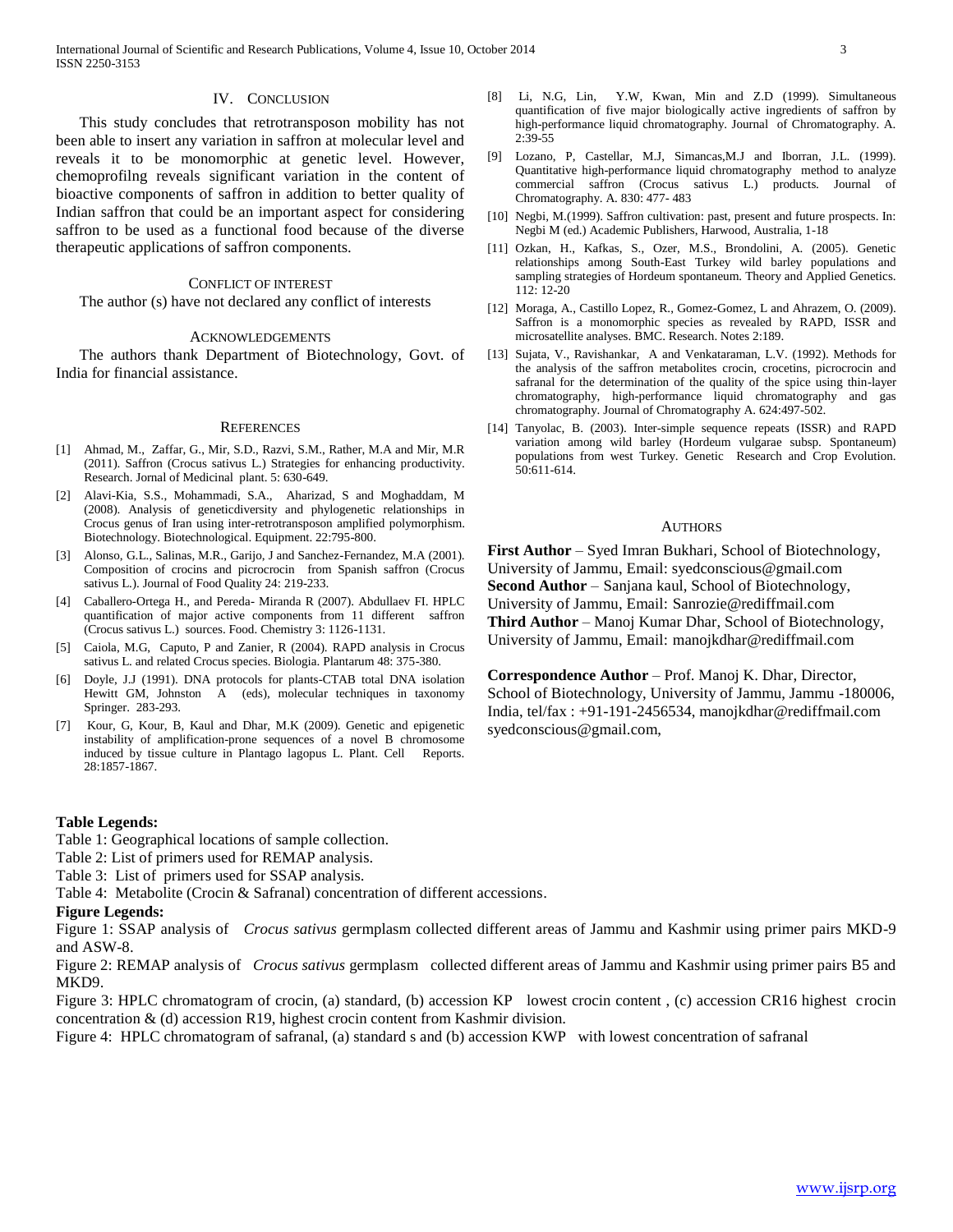| <b>Accession code</b> | <b>Geographical areas</b> | <b>Accession code</b> | <b>Geographical areas</b> |
|-----------------------|---------------------------|-----------------------|---------------------------|
| CR <sub>1</sub>       | Khunmoh A                 | CR <sub>16</sub>      | Puchhal kishtwar          |
| CR <sub>2</sub>       | Khunmoh B                 | CR17                  | Chrar A                   |
| CR <sub>3</sub>       | Wuyan<br>$\mathbf{A}$     | CR <sub>18</sub>      | chadora                   |
| CR4                   | Samboora pampore          | CR <sub>19</sub>      | Khrew A                   |
| CR <sub>5</sub>       | Namalbal pampore          | <b>CR20</b>           | Khrew B                   |
| CR <sub>6</sub>       | Tulbagh pampore           | CR21                  | Beerwar kishtwar          |
| CR7                   | Chandhara near batmill    | <b>CR22</b>           | Hudri Kishtwar            |
| CR <sub>8</sub>       | Patalbagh pampore         | CR <sub>23</sub>      | Galander                  |
| CR <sub>9</sub>       | Chandhara B               | CR24                  | Zevan                     |
| CR10                  | Konibal A                 | <b>CR25</b>           | Hadyal                    |
| CR <sub>11</sub>      | Konibal B                 | <b>CR26</b>           | Androosa A                |
| CR <sub>12</sub>      | Lathipora A               | <b>CR27</b>           | Androosa B                |
| CR <sub>13</sub>      | Lathipora B               | <b>CR28</b>           | Dushnar                   |
| CR14                  | Lathipora C               | <b>CR29</b>           | Nagam A                   |
| CR15                  | Dusu                      | <b>CR30</b>           | Nagam B                   |

|  |  |  |  | Table 1: Geographical locations of sample collection. |
|--|--|--|--|-------------------------------------------------------|
|  |  |  |  |                                                       |

## **Table 2: Primers used for REMAP analysis.**

| S. No. | <b>Primer code</b> | <b>Primer sequence</b>      |
|--------|--------------------|-----------------------------|
|        | B <sub>1</sub>     | 5'GCCTTGAAACTTCTTCTTGTATC3  |
| 2      | B <sub>2</sub>     | 5'CCCTTCCAGTTAAATCAGTCG3'   |
| 3      | B <sub>3</sub>     | 5´GAGTGCGGAAGCGAGTAGAG3     |
| 4      | B4                 | 5 TCCGTGTCCTCTGTCTGTG3      |
|        | <b>B5</b>          | 5'GGGAAATGAACAGAGGAAA3'     |
|        | B6                 | 5'ATGTTGGGAACTTTTAGTGTG3'   |
|        | B7                 | 5'ACCACTGCAATCCTTCATCTTTG3  |
| 8      | B <sub>8</sub>     | 5'CCCTCATCCTCCATTCTTATCG 3' |
| 9      | MK <sub>D</sub> 4  | 5' ACTGCCTTTTTACATGG 3'     |
| 10     | MKD <sub>5</sub>   | 5-AACATATCATCAACATA-3       |
|        | MK <sub>D</sub> 9  | 5-CTAAGAGGCTACCACCAAAT-3'   |
|        | MKD11              | 5-ACACTTAGAGAACTTGGCA-3'    |

|  | Table 3: Primers used for SSAP analysis. |  |  |  |  |
|--|------------------------------------------|--|--|--|--|
|--|------------------------------------------|--|--|--|--|

| S. No | <b>Primer code</b> | <b>Primer sequence</b>    |
|-------|--------------------|---------------------------|
|       | MKD4               | 5-ACTGCCTTTTTACATGG-3'    |
|       | MKD5               | 5-AACATATCATCAACATA-3     |
|       | MKD9               | 5-CTAAGAGGCTACCACCAAAT-3' |
|       | MKD11              | 5-ACACTTAGAGAACTTGGCA-3'  |
|       | ASW1               | 5'-GACGATGGATCCTGAG-3'    |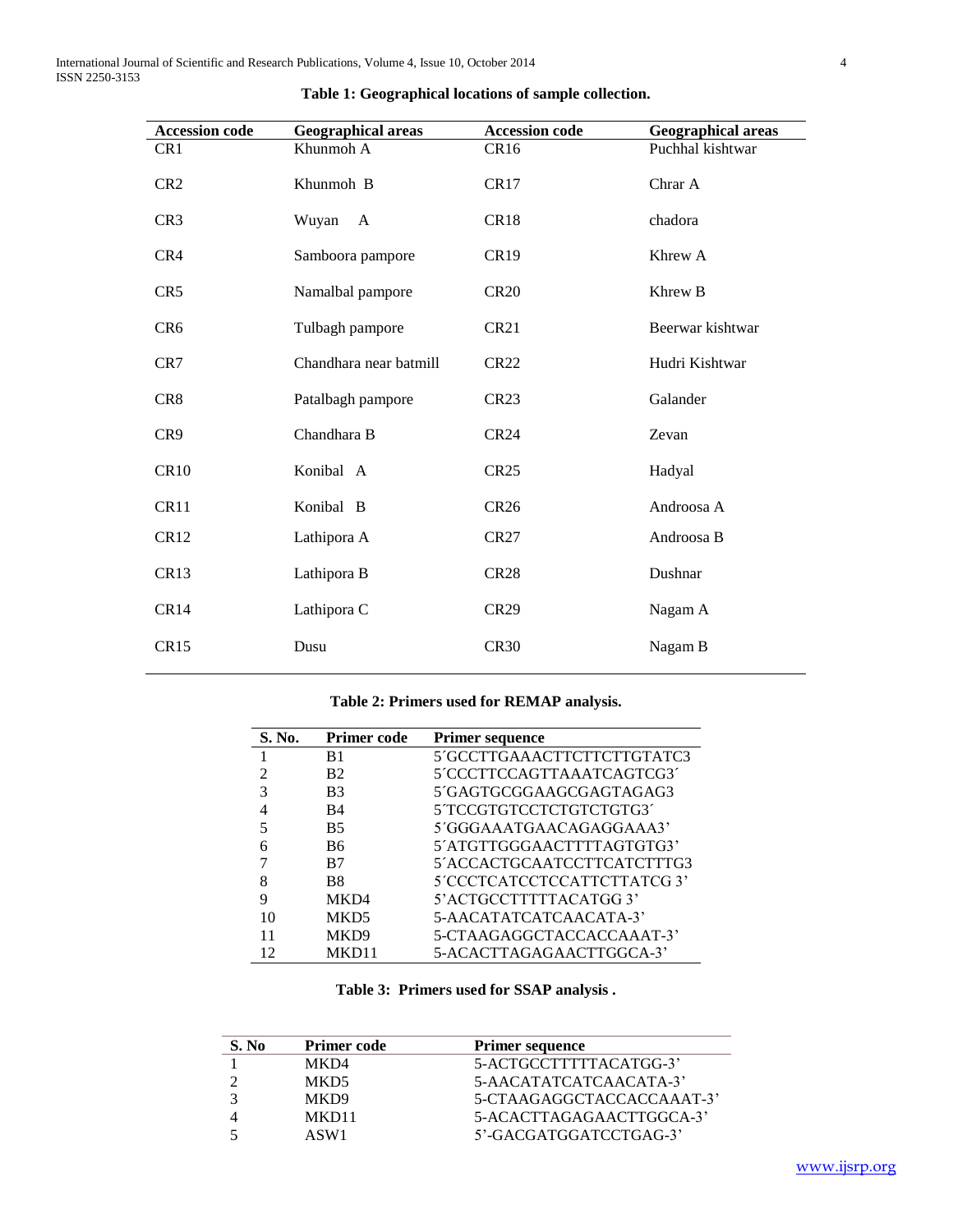| 5'-TACTCAGGATCCAT-3'<br>ASW <sub>2</sub>       |  |
|------------------------------------------------|--|
| 5'-GATGGATCCTGAGTAAC-3'<br>ASW8                |  |
| 5'-GATGGATCCTGAGTAAAC-3'<br>ASW9<br>X          |  |
| 5'-GATGGATCCTGAGTAAACA-3'<br>ASW <sub>10</sub> |  |

| <b>Accesion</b> | <b>Location</b>     | <b>Total crocin</b> | <b>Safranal</b>  |
|-----------------|---------------------|---------------------|------------------|
| CR <sub>3</sub> | Wuyun, Kashmir      | $55.58 \pm 0.42$    | $0.23 \pm 0.032$ |
| CR <sub>4</sub> | Samboor, Kashmir    | $54.73 \pm 0.33$    | $0.92 \pm 0.051$ |
| CR <sub>7</sub> | Pampore, Kashmir    | $77.46 \pm 0.31$    | $0.5 \pm 0.067$  |
| <b>CR 10</b>    | Konibal, Kashmir    | $47.06 \pm 0.22$    | $0.17 \pm 0.011$ |
| CR 12           | Lathipor A, Kashmir | $42.5 \pm 0.37$     | $0.22 \pm 0.033$ |
| CR 16           | Puchhal, Kishtwar   | $79.38 \pm 0.29$    | $0.16 \pm 0.032$ |
| <b>CR 17</b>    | Chrar A, Kashmir    | $40.66 \pm 0.35$    | $0.62 \pm 0.021$ |
| <b>CR18</b>     | Chadora, Kashmir    | $53.4 \pm 0.43$     | $0.4 \pm 0.071$  |
| CR 19           | Khrew A, Kashmir    | $78.53 \pm 0.39$    | $0.19 \pm 0.021$ |
| <b>CR 22</b>    | Hudri, Kishtawar    | $63.26 \pm 0.29$    | $0.26 \pm 0.042$ |
| CR 24           | Zevan, Kashmir      | $39.6 \pm 0.28$     | $0.22 \pm 0.063$ |
| CR 25           | Hadyal, Kishtawar   | $69.7 \pm 0.34$     | $0.26 \pm 0.033$ |
| CR 26           | Androosa            | $46.9 \pm 0.28$     | $0.17 \pm 0.019$ |
| <b>CR 28</b>    | Dushnar, Kishtwar   | $64.4 \pm 0.36$     | $0.15 \pm 0.017$ |
| KP              | Kashmir, Market     | $30.74 \pm 0.19$    | $0.18 \pm 0.023$ |
| Sigma           | Sigma               | $12.5 \pm 0.08$     | $0.15 \pm 0.037$ |
| <b>KWP</b>      | Kishtwar Market     | $36.5 \pm 0.18$     | $0.13 \pm 0.016$ |



**Figure 1: SSAP analysis of** *Crocus sativus* **germplasm collected different areas of Jammu and Kashmir using primer pairs MKD-9 and ASW-8**